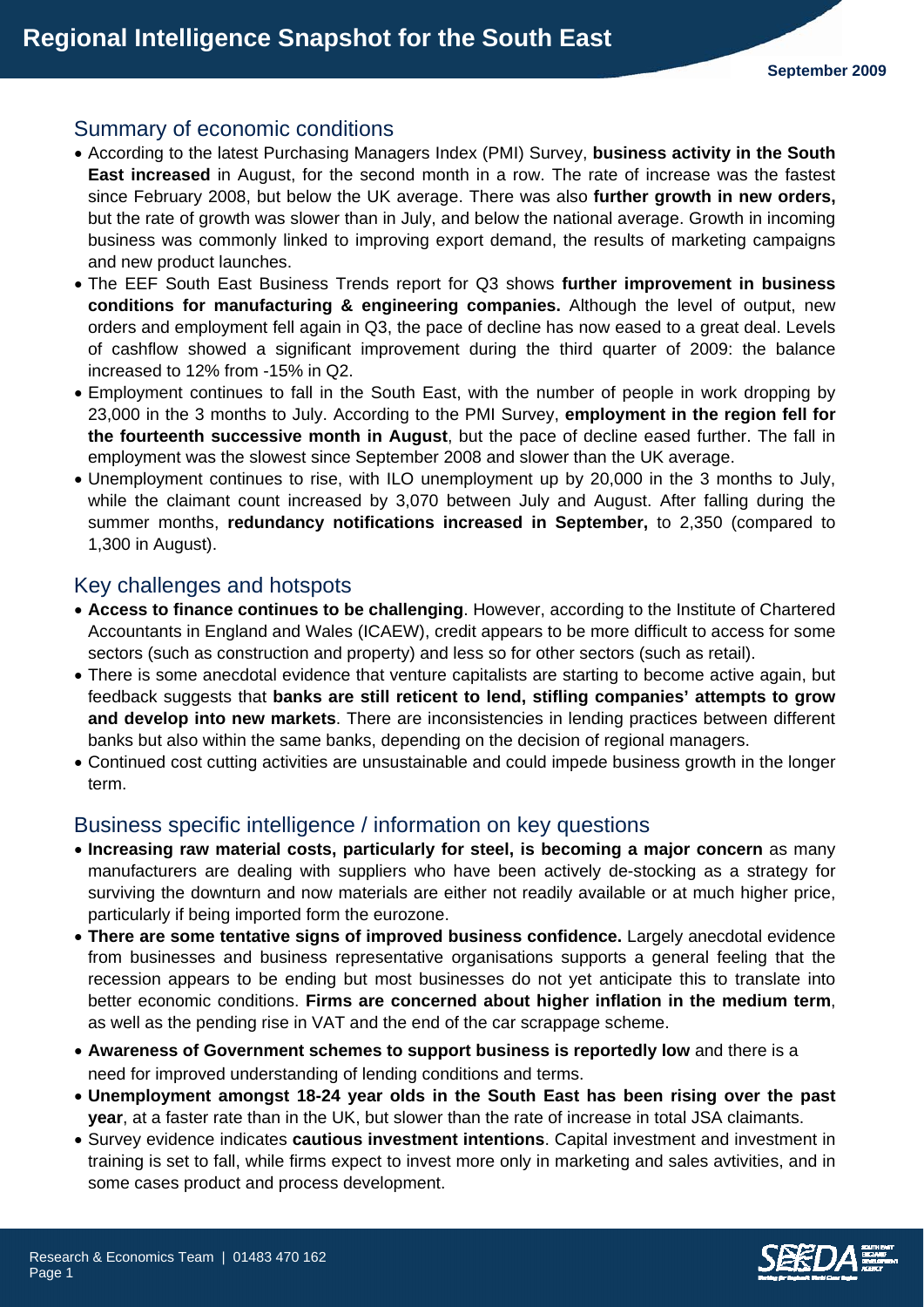## Sectoral Overview

## **Manufacturing**

In the South East, output, new orders, numbers employed, profit margins and investment were all higher in quarter 3 of 2009 than in quarter 2, according to the Engineering Employers' Federation's (EEF) latest Business Trends Survey. However, there are still more firms reporting declines in these indicators than reporting increases – what is happening is that the rate of decline is slowing down. The exceptions to this picture are prices charged to customers, which were significantly lower in quarter 3 than in quarter 2, and cashflow, which was significantly higher than in the previous quarter. Planning production is proving very challenging currently, as demand is very volatile due to de-stocking being followed by sudden restocking. Raw material costs have also been affected by de-stocking. Many suppliers ran down their inventories as a means of surviving the recession, with the result that materials are now either not readily available or only available at a significantly higher price (especially if imported from Europe).

At national level, EEF reports that manufacturers seem to have overcome the worst. In quarter 3 of 2009 the balance of firms reporting an increase in output and new orders against those reporting a decline was the highest since quarter 4 of 2008. With early signs of recovery in European economies, the exports balance improved in quarter 3 of 2009. There are still more firms cutting jobs than recruiting, but the pace of job shedding is slowing. Capacity concerns in some parts of the manufacturing sector mean that further major job cuts are largely on hold for now. In the South East, **BAe Systems** has announced it is to shed 111 jobs at its Farnborough base, following the closure of its Woodford aerospace factory near Manchester in 2012. Meanwhile, **HBC Engineering Solutions** is to shed up to 60 of the 108 jobs at its plastic injection moulding operation on the Isle of Sheppey, Kent.

There have been few signs of improvement in manufacturers' investment intentions in quarter 3 of 2009, despite cashflow picking up. Investment is usually slow to recover after a recession, but further delays in investment could raise concerns about the longer term productive capacity of the manufacturing sector. Nevertheless, manufacturers are less pessimistic about the outlook for the sector than they were in quarter 2 of 2009. Forward-looking output and orders balances in quarter 3 were at their highest level for over a year: 28% of firms expect to see an increase in new orders in the next 3 months, compared to 18% of those surveyed in quarter 2.

## **Motor trade**

A number of firms report strong sales in September, as the scrappage scheme continues to sustain demand, particularly for smaller cars. Luxury cars for the super-rich have reportedly not been significantly affected by the recession. **Rolls Royce**, for example, reports that orders for its new model 'Ghost' are good. However, major de-stocking by motor manufacturers means that the supply of cars is still relatively small, which could prove problematic if demand continues to pick up. Nevertheless, all the major car plants in the UK are now back in production, and at some plants output is starting to show the first signs of an upturn. BMW is to produce two new Mini models at its car factory in Oxford, which could create an estimated 1,000 jobs. Demand is expected to flatten or reduce in the new year with the re-introduction of a higher rate of VAT. Demand for fleet vehicles is still suppressed. Meanwhile, some dealers have reported a steady demand for hire cars from occasional users who have decided that rental is better value than car ownership with low usage.

## **Construction / property**

Output in the UK construction sector shrank for the  $18<sup>th</sup>$  consecutive month in August; however, the rate of contraction was the slowest for 18 months. A key factor affecting the speed of recovery in this sector will be lack of capacity (as well as access to finance). Falling demand and consequent loss of skilled staff could mean that once the upturn comes many firms may not have sufficient capacity to respond. Sharp price inflation could also occur once demand picks up. Currently, fierce competition for new work is causing a squeeze on profit margins as firms cut prices to attract business, which is not sustainable. At the same time, there is concern that future Government spending cuts could affect public sector building projects. Business specific intelligence suggests mixed news in the sector this month. **RJ Barwick** has gone into administration with the loss of 110

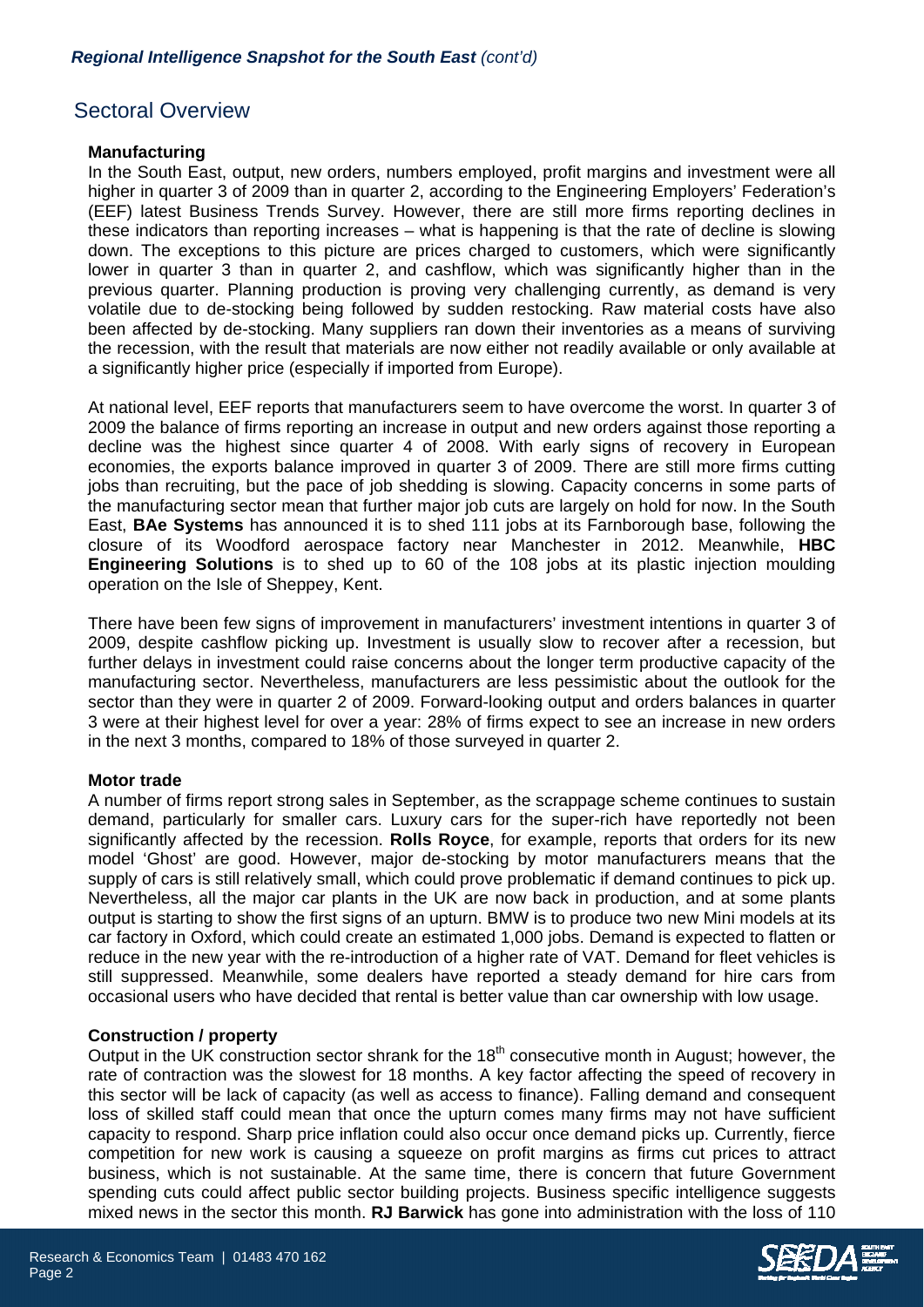## *Regional Intelligence Snapshot for the South East (cont'd)*

jobs at its Dover-based construction business, while **Vinci** is to close its Crispin & Borst construction offices in Swanley, Kent, and the Thames Valley, as well as its Norwest Holst office in Winchester, Hampshire. On the positive side, **Swale Borough Council** has approved plans for the £20m expansion of Kent Science Park at Sittingbourne, which could lead to the creation of up to 500 jobs, and **Kilmartin** has unveiled proposals for the £325m transformation of Southampton's waterfront, including new shops, hotels and offices.

In the commercial property sector, it is proving difficult to secure tenants for both new and existing buildings. The risk of incurring empty property rates is also stifling much speculative property development. Smaller, flexible units are more popular with tenants, but less preferable for landlords due to the high potential churn of tenants and risk of incurring empty property rates. In the residential sector, there is still strong demand for quality houses, with estate agents competing to add these to their books. In the rental market, yields are still down, particularly for flats, due to an over-supply of buy to let properties.

## **Retail**

Footfall is generally up on the year, but spending per head tends to be lower and sales volumes generally remain below average for the time of year (although total retail sales in Brighton are still holding up well, with a year-on-year increase in sales in August, while at UK level sales were down on the year). Heavy discounting is still common, especially in larger stores keen to clear seasonal stock. Food is largely sustaining the overall retail sales figures, with significant growth in sales of cheaper, value own brand goods in the major grocery chains. While jewellery sales are reportedly doing well, there is a mixed picture in fashion retail, with many less up to date brands struggling. While some retailers have gone into administration, enquiries for new leases are holding up quite well – particularly for seasonal space pre-Christmas. Some smaller landlords are reportedly starting to offer deals to attract tenants in time for Christmas. Online retailers are still tending to perform better than high street stores, as people compare prices and look for good deals on household goods online.

Despite relatively gloomy news on the high street, a number of retailers in the South East have positive news to report. **Menkind,** with head office in Dorking, Surrey, is planning to open a further 12 gifts and accessories stores by the end of October, while **Waitrose**, with head office in Bracknell, Berkshire, is planning to open up to 300 small convenience stores across the country, while a further nine outlets will open at Welcome Break service stations. A number of new stores will be opening in the region, including **Peacocks** in Dover, with the creation of 13 jobs, **Poundland** in Redhill, Surrey and **Dunhelm Mill** in Broadstairs, Kent.

## **Hospitality / tourism**

Several parts of the region, such as Brighton and Hove and Hampshire, have seen little or no decline in visitor numbers year-on-year, with a particular increase in visitors from the EU given the favourable exchange rate, as well as more UK-based visitors. A Business Link survey in Surrey found that conference facilities and hotels in the county had a very poor August but saw an upturn in September, with an increase in bookings for the last quarter of 2009. However, the lack of longterm bookings for 2010 is a particular concern for wedding and conference venues. Hotels relying on corporate business are also reporting poor occupancy. Longer-term prospects are more promising, however, with several new hotel and leisure developments being announced in the region this month. **Xscape** has won approval to build a £40m hotel, casino and shopping centre at its site in Milton Keynes, with the creation of 200 jobs. Meanwhile, **Riviera Park Group** has unveiled proposals to build a £25m multi-storey holiday complex at Shanklin on the Isle of Wight. In the catering sector, 'gastropubs' are reportedly seeing an increase in bookings, especially at weekends when the weather has been good. More traditional pubs, by contrast, are faring less well, with a number of closures across the region.

## **Agriculture**

Soft fruit producers in parts of the region reported a good season, with a good volume and quality of produce and no difficulties with recruiting pickers. However, profits for arable farmers are suffering because of a sharp drop in grain prices coupled with unusually high input prices. Volatility

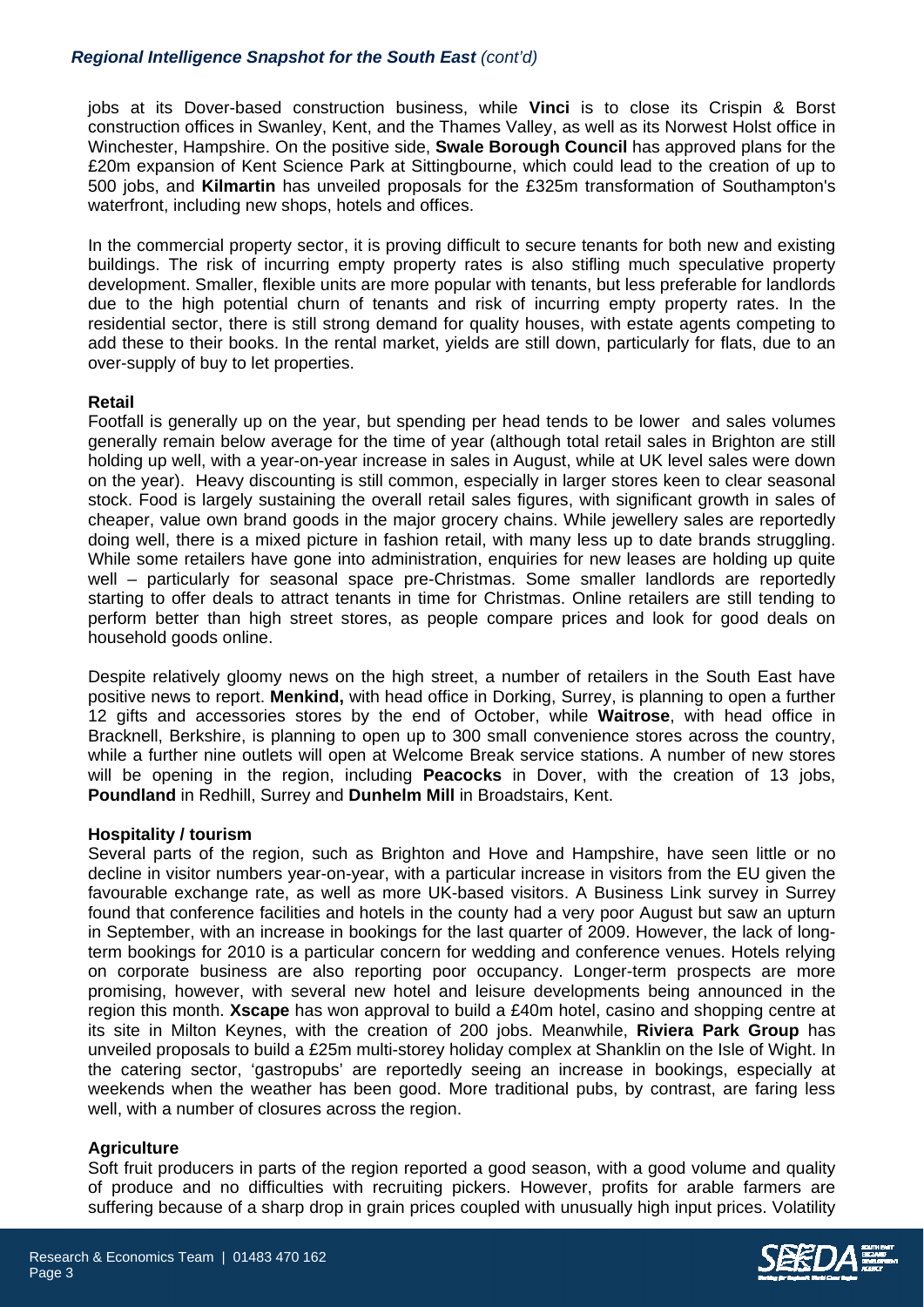in global food markets makes farmers particularly vulnerable. The message last year that the world needed more food, coupled with the high prices achieved for grain in 2008, prompted an increase in production, which has now led to a significant over-supply of grain on the world market, and hence a reduction in prices.

## **Creative industries**

There has reportedly been an increase in incentives for television production companies to take their business to northern England or Scotland, with companies that do remain in the south looking for discounts on studio space to offset the incentives they are offered to produce programmes elsewhere. On the positive side, there has been increased demand for studio space for events and activities, presenting studios with a good opportunity to diversify into this area.

## **Voluntary and community sector**

A recent survey by Surrey Community Action of voluntary and community groups in Surrey found that the recession has had a negative impact on 70% of organizations. The main concern is loss of funding (from local authorities, the public and grant making trusts who are suffering because of the low interest rate). Staffing levels have been largely unaffected, with some organizations taking on more staff to cope with demand, and volunteer numbers generally being maintained (perhaps because people out of work wish to keep themselves occupied and learn new skills until they find paid work). More than half of voluntary groups in the county have clients with more complex needs than before – including issues relating to the recession, such as debt, unemployment and business failure. More than 40% of organisations are entering partnerships with others in the voluntary sector to help meet clients' demands.

**Redundancy Notifications:** According to HR1 data, the level of redundancy notifications increased in September, compared to a month on month decrease witnessed over the period June to August. There were some 1,300 redundancy notifications in the South East in August against 2,300 in September 2009. $1$ 

The service sector continues to account for the greatest proportion of redundancies, totalling three quarters of all notifications in September. For the first time in 2009, there were no large redundancy notifications recorded in the construction sector. One quarter of all redundancy notifications were in the manufacturing sector - a similar proportion to previous months.

For the second month running, there were no redundancy notifications in East or West Sussex. However, all other sub-regions, with the exception of Surrey and Oxfordshire, saw an increase in the number of notifications. Hampshire and the Isle of Wight have seen a marked increase in the number of redundancies in the service sector compared to the previous two months; the subregion accounted for 30% of all notifications in this sector in September. Berkshire continues to be affected by job losses in the service sector, with approximately 20% of all redundancies in this sector being in Berkshire.

A drop in the number of notifications in the construction sector coincides with a drop in the number of redundancies attributed to the completion of contracts, perhaps indicating a reduction in the number of large scale construction projects. Lower demand continues to be the predominant reason given for redundancies stated, with over 30% of all notifications.

<sup>1</sup> Note that this data only captures redundancies of more than 20 employees; some of the job losses are not scheduled to take place until later in 2009; and in some cases the redundancies are happening in another region but are registered in the South East because it is home to the company's headquarters.



 $\overline{\phantom{a}}$